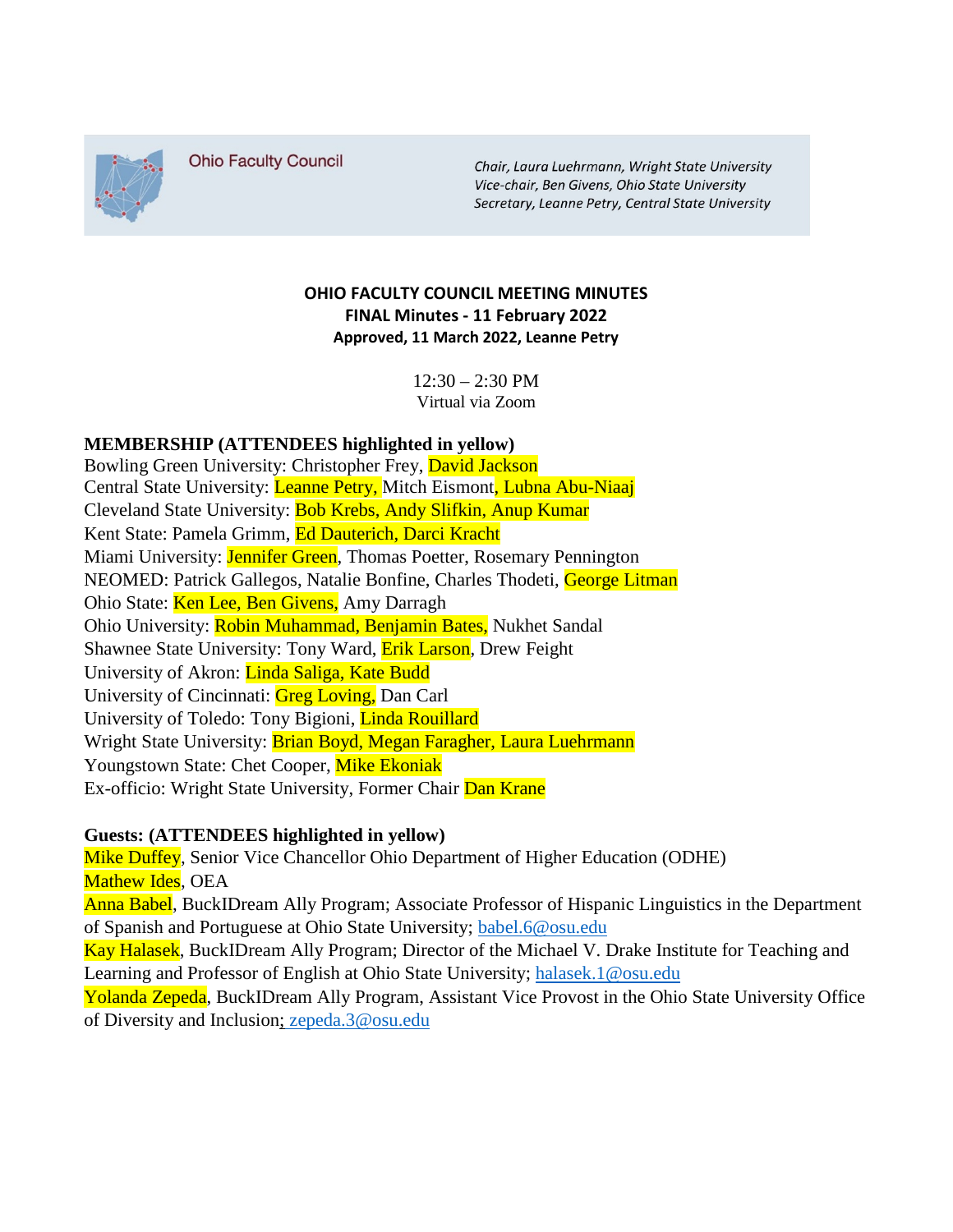## 11 February 2022, 12:30 – 2:30 PM (12:34 PM called to order)

- 1. Agenda approved as distributed
- 2. Discussion and approval of minutes from January 14, 2022 (12:35 PM) Moved, seconded, motion to approve carried and minutes adopted as distributed
- 3. Report from the OFC Executive Committee
	- a. Boards of Trustees: *Reminder*: if you have not yet spoken with your BoT Chair about a campus-wide textbook auto adopt policy, reach out soon. Board leaders need to affirm or decline their support of a textbook auto adopt policy, *decided in consultation with faculty leaders*, no later than August 15, 2022. HB110 (see p. 147). Questions and concerns from members regarding "in consultation with faculty", "to facilitate students' ability to get the best price", "unstable higher education atmosphere regarding faculty, enrollment, etc.". The basic premises of choice, cost, and notice are agreed by members. It was noted that the higher education title one section 133 of the Higher Education Opportunity Act of 2008 established an expectation that students would know what the materials are by the first day of registration. Guest Speaker, Mike Duffey, Senior Vice Chancellor, ODHE, provided additional context as it relates to this student centric discussion.
	- b. OFC Technology Commercialization Award: at OFC December meeting, the technology commercialization awards committee requested some modifications to the criteria they said they thought would be helpful as they evaluate future OFC commercialization applicants. Those four proposed criteria were put forth in the agenda for everybody to look at in addition to the link from the web page to look at the currently existing criteria. Comments related to the back end of what the judges wanted to look at regarding who is receiving that award (i.e. the application, the nomination form, a description on the website about the selection criteria because they are a bit out of sync and alignment with each other). OFC could incorporate some of those criteria but make sure that they are referred to in the general description to accommodate a fair playing field. There has also been discussion about creating another award.
		- 1. Is the technology novel, creative and innovative? How does this compare with the competition?
		- 2. Has a prototype product been developed? What is the stage of development?
		- 3. What is the IP? What is licensed?
		- 4. Is there a clear commercialization pathway? (plan, timeline, investors, estimated ROI)

An update on discussions to broaden criteria and forming a subcommittee to examine potential changes: the subcommittee met and made revisions to the materials on the website, the nomination form, as well as the judging criteria; those changes are being shared with the technology commercialization offices that have been involved in so many materials in the past in addition to some of the judges; those changes will be brought to the next meeting in terms of the actual language, for those various pieces for final approval.